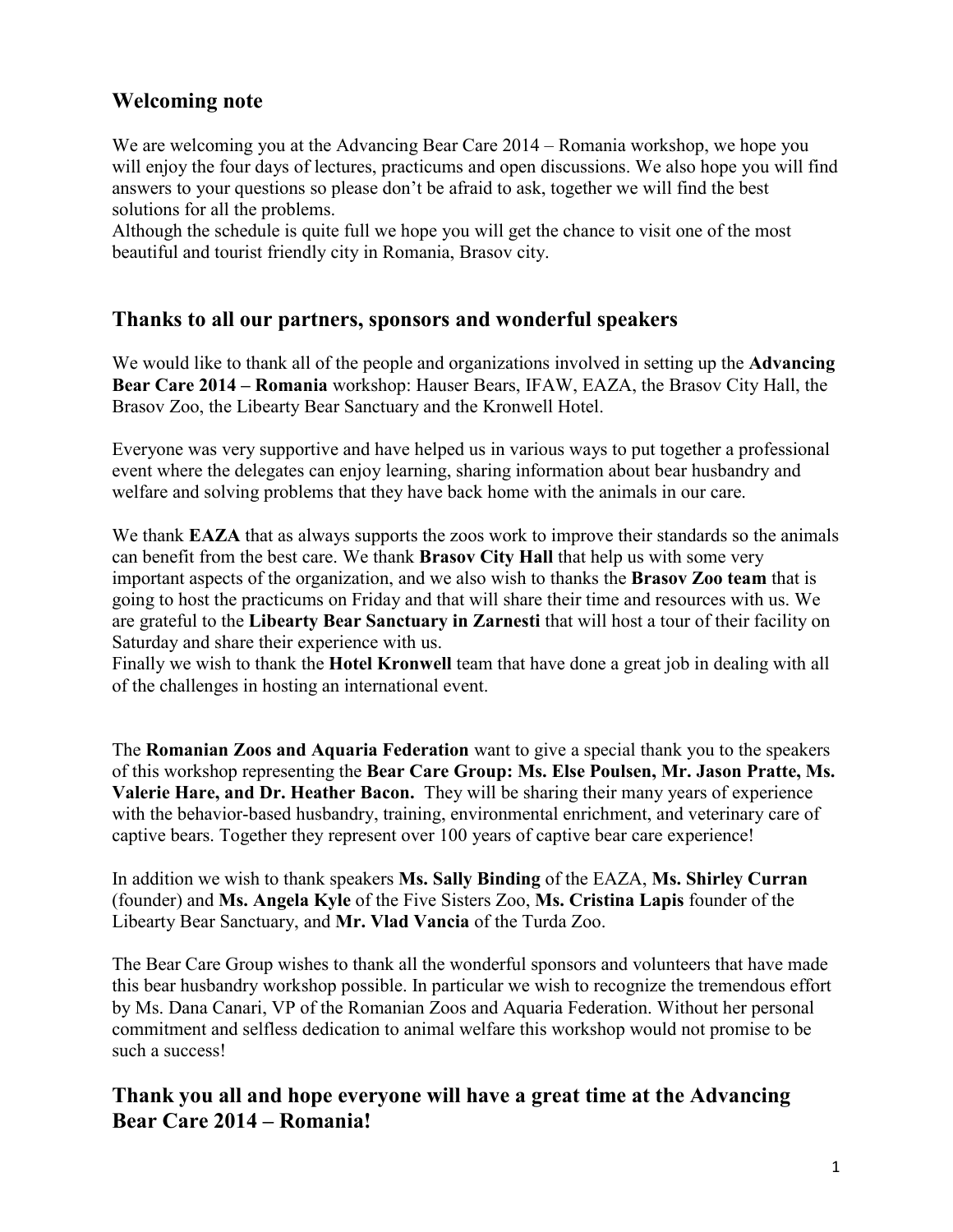# **Speakers bio-Scurte biografii**

**1. Else M.B. Poulsen** B.Sc., Dipl. Zookeeping, began her career in the early 1980's working as a field biologist in Canada's montane, boreal, and prairie ecozones.

Then she became a zookeeper at the Calgary Zoo working with a wide variety of animal species. Else specialized in captive bear behavior, husbandry, and management. She researched aberrant behaviors in captive bears and published her findings. She has worked at the Calgary and Detroit Zoos, and several other bear specialist facilities in Canada. As the founding consultant for Behavioral & Environmental Solutions she provides expertise in modernizing bear husbandry, enrichment programming, and enclosure design/redesign to zoos, sanctuaries, and rehabilitation facilities around the world. Else is published in scientific and technical journals, the media, and has authored books including Smiling Bears – A Zookeeper Explores the Behavior and Emotional Life of Bears (2009) and Bärle's Story – One Polar Bear's Amazing Recovery from Life as a Circus Act (2014). Else is the founding President of the Bear Care Group.

**Else M.B. Poulsen**, licentiata in Studiul Animalelor, si-a inceput cariera in anii '80 lucrand ca biolog in ecozonele montana, boreala si de preerie. Ulterior, s-a angajat ca ingrijitor la Zoo Calgary unde a lucrat cu numeroase specii.

Este specializata in studiul comportamentului, ingrijirea si managementul ursilor. A studiat comportamentele aberante la ursii din captivitate si a publicat rezultatele acestor studii. A lucrat si la Zoo Detroit si in alte institutii specializate in ursi. Fiind consultant in probleme de comportament si de mediu, ofera expertiza in ingrijirea ursilor, programe de enrichment, designul si redesignul amplasamentelor in gradini zoologice, sanctuare si centre de reabilitare din toata lumea. Are numeroase lucrari publicare in jurnale stiintifice, reviste de specialitate si este autoarea cartilor "Ursii care zambesc- un ingrijitor exploreaza viata emotionala si comportamentul ursilor"-2009 si "Povestea lui Barle-refacerea miraculoasa a unui urs polar salvat de la circ"-2014.

Else este presedinte fondator al Bear Care Group.

**2. Valerie L. Hare**, B.Sc., A.A.S., co-founded The Shape of Enrichment, Inc. in 1991. Currently, she acts as the organization's Chief Financial Officer, Shape Workshop Coordinator, and Website Manager. Valerie has served on the International Conference on Environmental Enrichment Committee (ICEE) since 1997. In 2000, Valerie presented the first Shape of Enrichment Workshop, which is designed to assist interested animal caretakers create and maintain enrichment plans for the animals in their care. Since then, Shape of Enrichment Workshops have been held in over twenty countries around the world. Valerie has worked as a Research Animal Care Supervisor (Massachusetts General Hospital), Zoo Keeper (San Diego Wild Animal Park), Giant Panda Behavioral Research Technician (San Diego Zoo), and an Enrichment Consultant. As an enrichment consultant she has worked with giant pandas, polar, brown, Andean, sun, and moon bears. Valerie has published numerous articles on enrichment (in both technical and peer-reviewed literature) and acted as the editor for five ICEE conference proceedings. Valerie is a founding Director on the Board of Directors of the Bear Care Group.

**Valerie Hare**, licentiata in Animal Science, co fondator al Shape of Enrichment.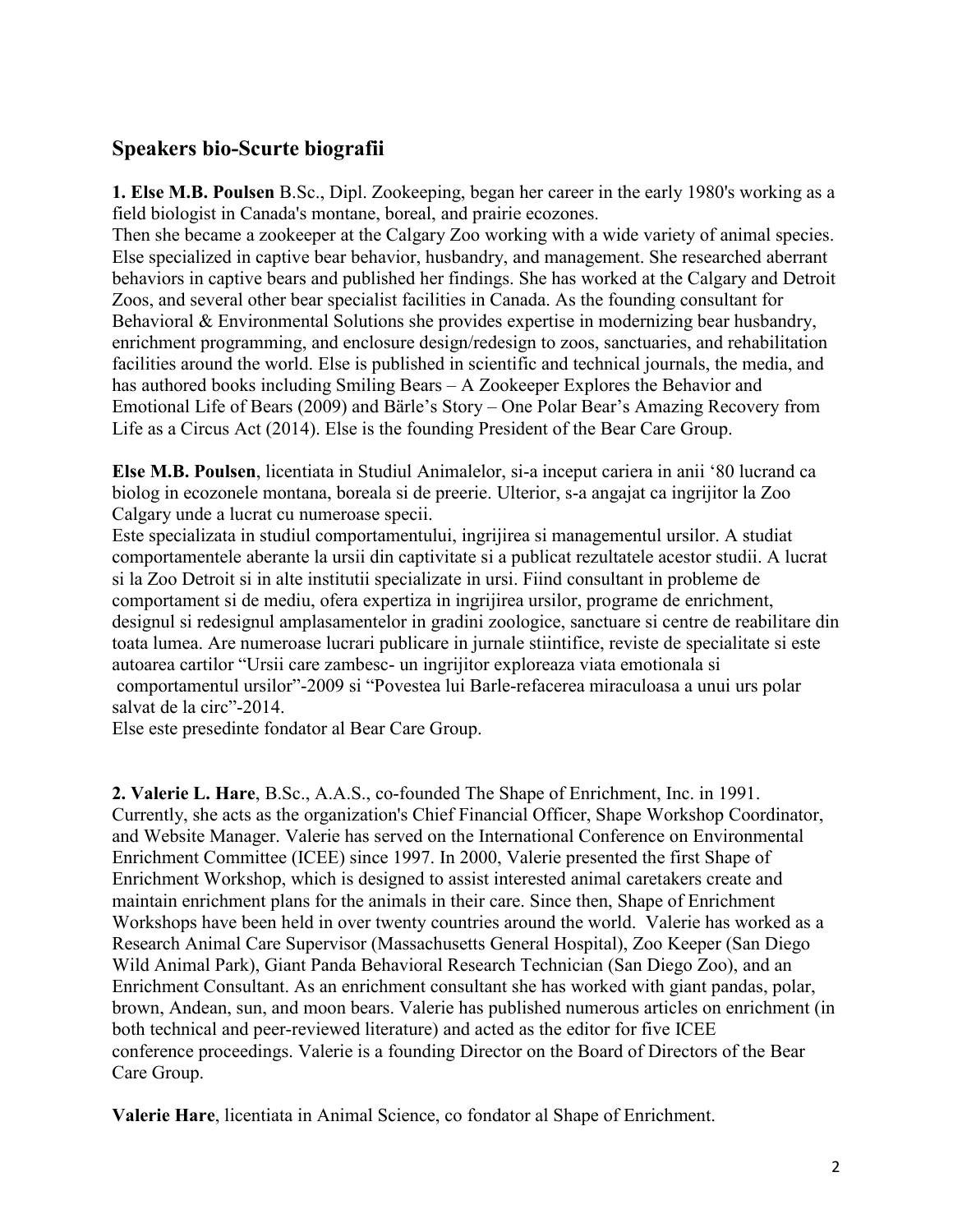In prezent, este directorul economic al acestei organizatii, coordonatorul workshopurilor si managerul website-ului SE. Din 1997 este membru in Comitetul organizator al Conferintei Internationale de Environmental Enrichment.

In anul 2000, Valerie a organizat primul workshop Shape of Enrichment care este creat pentru a veni in intampinarea ingrijitorilor de animale interesati de organizarea si mentinerea unor programe de enrichment. De atunci, aceste workshopuri au fost organizate in mai mult de 20 de tari. Valerie a lucrat ca supervisor –Research Animal Care la Spitalul Massachusetts, ca ingrijitor in Parcul de animale salbatice din San Diego, a lucrat ca cercetator pe probleme de comportament al ursilor Panda la Zoo San Diego si este consultant pe probleme de enrichment. A lucrat cu urmatoarele specii: Panda, urs polar, urs brun, urs Andean, urs malaezian, urs asiatic, urs negru cu ochelari. De asemenea, Valerie a publicat numeroase articole despre enrichment si este editor pentru cinci editii post conferinta ICEE. Valerie este director fondator in Comitetul director al Bear Care Group.

**3. Jason Pratte** (Jay), B.Sc., M.A., has been an animal caregiver for over two decades working with all eight bear species.

His primary focus is the training of animals and their caregivers in procedures that accomplish husbandry and complex medical procedures such as blood draws. Jay has trained animal care staff at major facilities around the world including the Chengdu Panda Reproduction Facility in China in operant conditioning techniques. This work was featured in the Animal Planet program "Growing Up Panda". He has held positions at numerous Association of Zoos and Aquariums AZA accredited facilities including the Calgary Zoo, the Little Rock Zoo, and Zoo Atlanta. Currently he is the Animal Training Coordinator at the Omaha Doorly Zoo. Jay serves with the American Association of Zookeepers AAZK on their National Behavioral Management and Grants Committees. He is published in peer-reviewed technical journals, and co-edits the Training Tales column in the AAZK journal Animal Keepers Forum. Jay is a founding Director of the Bear Care Group and is currently serving as the Vice president of the organization.

**Jason Pratte** (Jay), licentiat in Studiul animalelor, a lucrat in cei 20 de ani de experienta cu toate cele opt specii de ursi. Este specializat in trainingul animalelor si al ingrijitorilor acestora in proceduri de ingrijire si de asistenta medicala (ex.recoltare sange). Jay a predat aceste proceduri in gradini zoologice in toata lumea, chiar si in Sanctuarul de reproducere a ursilor Panda de la Chengdu- experienta prezentata de Animal Planet in seria "Growing up Panda". A fost angajat in numeroase institutii membre a AZA (Asociatia Gradinilor Zoologice si Acvariilor), de exemplu Zoo Calgary, Zoo Little Rock, Zoo Atlanta.

In prezent, este coordonator al programului de training la Zoo Omaha Doorly si membru in Comitetul de Management comportamental si de burse. A publicat numeroase articole in reviste de specialitate si este co-editor in AAZK Journal Animal Keepers Forum. Este director fontator al Bear Care Group si vicepresedinte al acestei organizatii.

4. **Heather J. Bacon** BSc (Hons), BVSc, CertZooMed MRCVS is the Veterinary Welfare Education and Outreach manager at the University of Edinburgh's Jeanne Marchig International Centre for Animal Welfare Education (JMICAWE), a position supported by the Animals Asia Foundation. She lectures on captive wildlife welfare issues, She is a Director of Bear Care, (www.bearcaregroup.org) an international bear management organisation which holds conferences to improve the care and management of captive bears around the world. In addition to her veterinary degree, she holds a BSc (Hons) in Conservation Medicine and the Royal College of Veterinary Surgeon's Postgraduate Certificate in Zoological Medicine.

For details of projects and publications: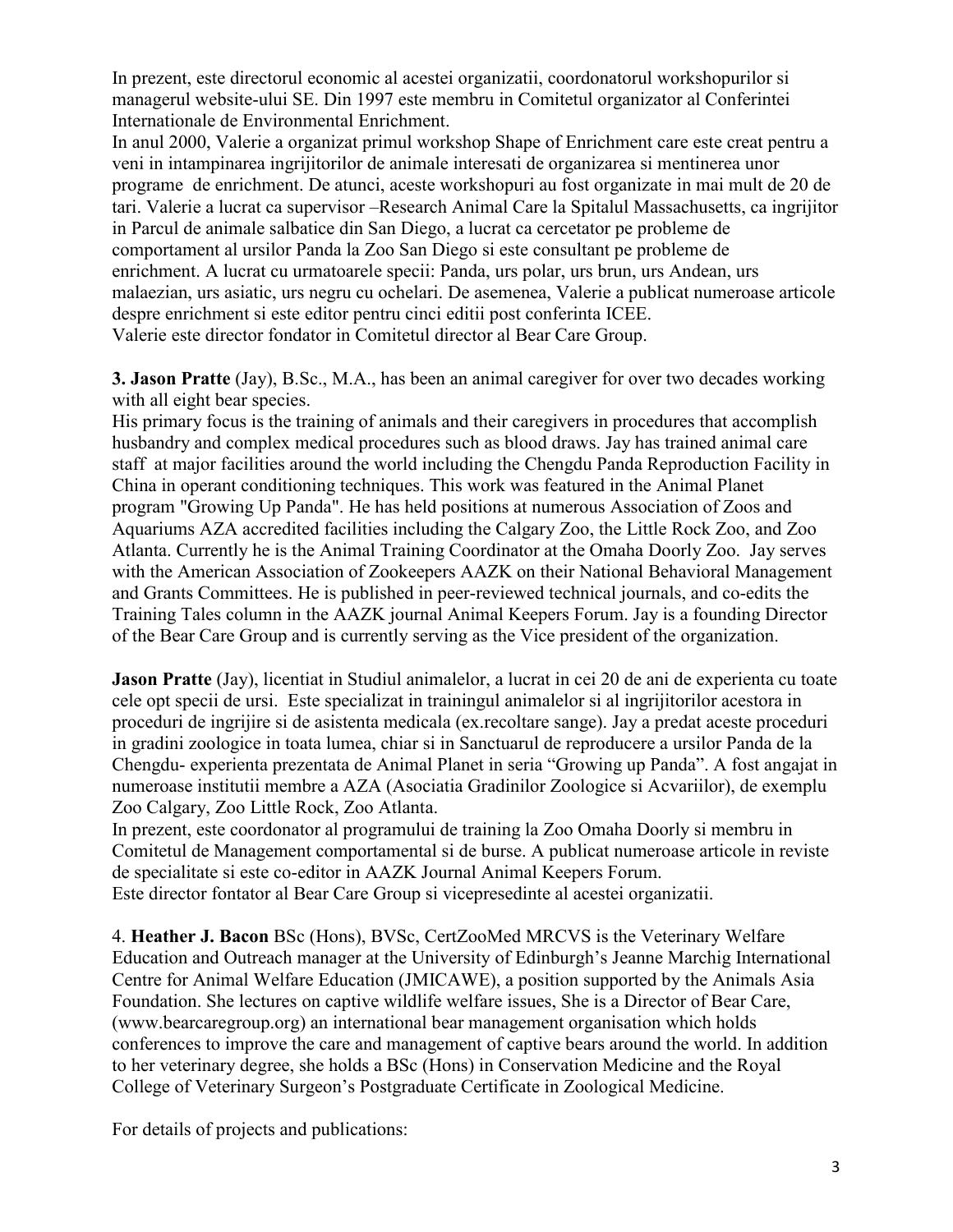Address:JMICAWE, Royal (Dick) School of Veterinary Studies, University of Edinburgh, Edinburgh, Scotland EH25 9RG Email: [heather.bacon@ed.ac.uk](mailto:heather.bacon@ed.ac.uk)

**Heather J. Bacon** licentiata in Stiinte veterinare, Manager de educatie in bunastare si comunicare la Universitatea Edinburgh-Centrul International Jeanne Marching de Educare in Bunastarea Animalelor, pozitie sustinuta de Fundatia Animals Asia.

Preda cursuri despre problemele de bunastare a animalelor in captivitate; este director al Bear Care Group [\(www.bearcaregroup.org\)](http://www.bearcaregroup.org/), organizatie internationala de management al ursilor care organizeaza in toata lumea, conferinte pentru imbunatatirea ingrijirii si managementului ursilor din captivitate.

Pe langa diploma de veterinar, este licentiata in Medicina conservationala si detine un master in Medicina veterinara –Colegiul Regal de Chirurgie Veterinara.

Pentru detalii despre publicatii si proiecte: JMICAWE, Royal (Dick) School of Veterinary Studies, University of Edinburgh, Edinburgh, Scotland EH25 9RG Email: [heather.bacon@ed.ac.uk](mailto:heather.bacon@ed.ac.uk)

5. **Brian and Shirley Curran** established a Garden Centre in 1993 that soon became a rescue center for unwanted, abandoned or neglected animals. The facility became licensed as the Five Sisters Zoo in 2005 operating as a non-profit organization. The zoo's mission is to provide a safe sanctuary for rescued wildlife and to continue its involvement with the conservation of endangered species. A personal goal for the couple was to one day help the plight of captive bears. Their dream came true on March 29th, 2012, when they gave three rescued circus bears a permanent home at the zoo.

**Brian si Sherley Curran** au infiintat Garden Center in 1993 care a devenit curand un centru de salvare pentru animale nedorite, abandonate si neglijate. Institutia a devenit autorizata in 2005 sub numele de Zoo Five Sisters si functioneaza ca o organizatie non-profit. Misiunea gradinii este sa ofere un adapost sigur pentru animale salbatice si sa continue sa se implice in conservarea speciilor amenintate.

Un scop personal al celor doi fondatori este de a salva ursi aflati in conditii dificile de captivitate. Visul acesta s-a implinit in 2012 cand au putut sa le ofere celor trei ursi o casa permanenta.

Detalii despre proiecte: Mailing Address: Gavieside, West Calder, Edinburgh, Scotland EH55 8PT Telefon: 01506 870000 Email: shirley@fivesisterszoo.co.uk

6**. Angela Kyle** became involved with the Five Sisters Zoo as a volunteer in 2011 after learning about the fundraising appeal to rescue and rehome three ex-circus bears. She was instrumental in securing material contributions from a major construction company, thus saving the zoo thousands of pounds in the construction of the bear enclosure. She is a volunteer bear caregiver and participates in weekly behavior observations.

**Angela Kyle** si-a inceput colaborarea cu Zoo Five Sisters ca voluntar in 2011, dupa ce a aflat de strangerea de fonduri pentru salvarea si relocarea celor trei fosti ursi de circ. Ea a obtinut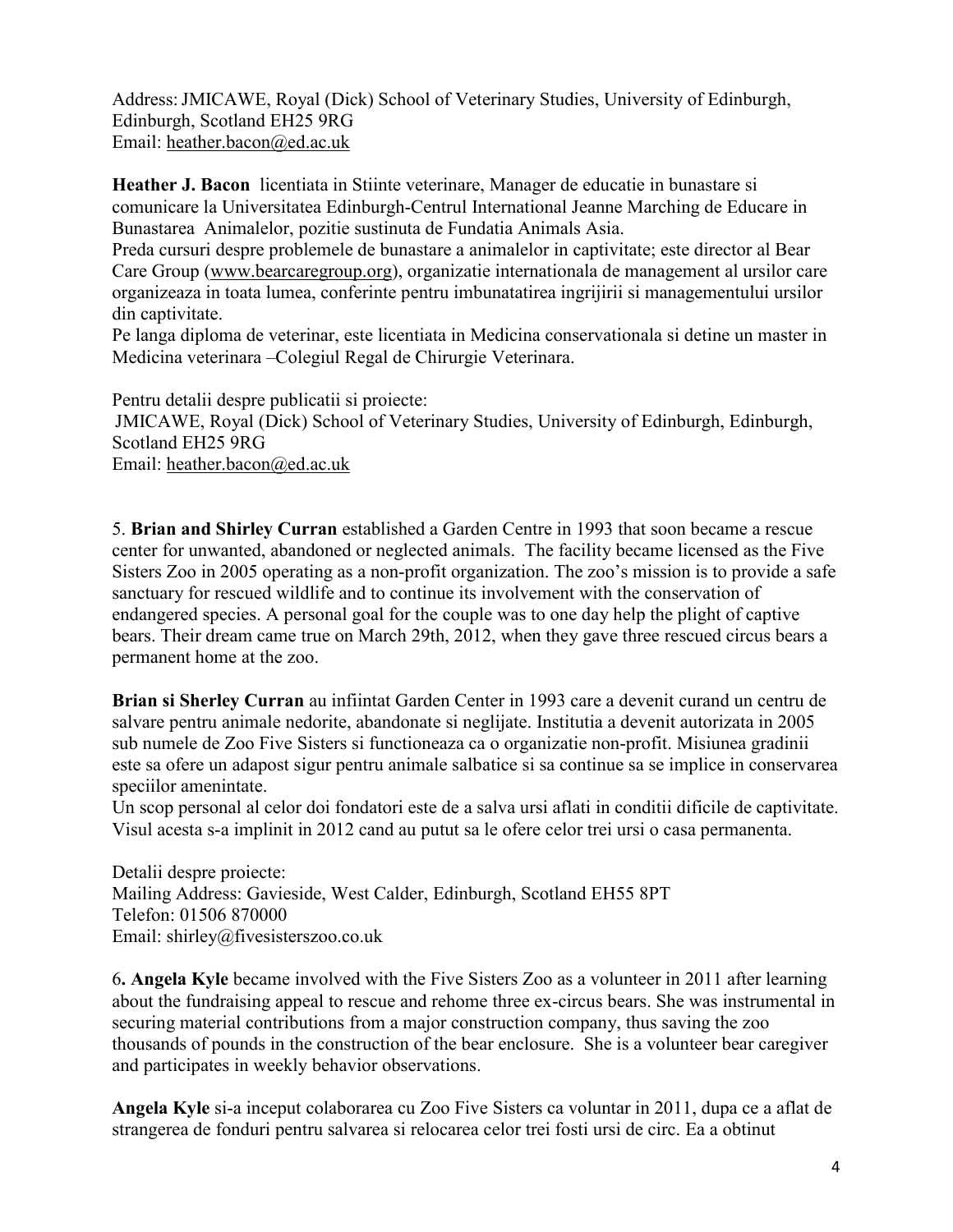materiale de constructii de la o companie de profil importanta ceea ce a dus la economisirea a mii de lire. Este ingrijitor voluntar la ursi si studiaza comportamentul acestora prin observatii saptamanale.

Pentru detalii despre proiecte si publicatii: Adresa: Gavieside, West Calder, Edinburgh, Scotland EH55 8PT Telefon: 01506 870000 Email: shirley@fivesisterszoo.co.uk

7. **Sally Binding** has been recently appointed as the EAZA Animal Welfare Training Officer, based at the EAZA Executive Office, Amsterdam. Sally holds a BSc in Biology from the University of Bath, UK and an MSc in Wild Animal Biology from the Royal Veterinary College, London and Zoological Society of London. Prior to joining the EAZA team, Sally worked as a Lecturer in Animal Management at Sparsholt College, UK and as a Bear Manager at Animal Asia's China Bear Rescue Centre, where she also coordinated the enrichment programme. The bear centre cares for 147 bears rescued from the traditional Chinese medicine trade and two rescued Tibetan macaques. Through both her employment and volunteer work, Sally has worked in a diverse array of environments. This includes volunteering as a coral reef research diver in Madagascar, as an outreach education teacher in Zambia, with cheetah and African wild dogs in South Africa; and volunteering at Paignton, London, Whipsnade and Australia Zoo. Sally's particular interest is in the application of environmental enrichment and awareness of animal sentience to promote animal welfare best-practice.

**Sally Binding** a fost numita de curand Training officer pe tema bunastarii in cadrul EAZA Academy care isi are centrul la Biroul Executiv al EAZA, in Amsterdam. Sally este licentiata in bilogie la Universitatea din Bath, UK si are masterul in biologia animalelor salbatice la Colegiul Veterinar Regal, London and Zoological Society of London. Inainte sa se alature echipei EAZA, Sally a lucrat ca lector in Managementul Animalelor la Colegiul Sparsholt, Uk si Bear Manager la Centrul de salvare a ursilor din China, al Fundatiei Animal Asia unde a coordonat si programul de enrichment.

La Centrul exista 147 de ursi salvati din comertul cu animale utilizate in medicina traditionala chineza si 2 macaci tibetani. Atat in munca curenta cat si in cea de voluntariat, Sally a lucrat in diverse medii. Astfel, a fost cercetator voluntar la reciful de corali din Madagascar, profesor educator in Zambia, a lucrat cu gheparzi si caini salbatici in Africa de Sud, ca volunatar la Zoo Paington si Zoo Whipsnade in UK si la Zoo Australia.

Temele de care este interesata Sally includ aplicarea enrichmentului si constientizarea privitoare la sentimentele animalelor pentru promovarea celor mai bune practici de asigurare a bunastarii.

8. **Cristina Lapis** was born in Brasov, Romania in 1955 and she studied foreign trade in Bucharest. As a child she rescued and recovered animals in need that crossed her path including dogs, cats, birds and others but she did not think then that she would be the founder of two internationally recognized animal shelters: i/ the Libearty Bear Sanctuary in Zarnesti, and ii/ the Dog Shelter Triage in Brasov for feral street dogs and cats. Cristina emigrated from Romania in 1989 and returned after revolution in 1991 with her husband who was the French Consul to Romania, because she wanted to help the reconstruction of her country after so many years of communism. She founded the first animal welfare association in Romania named Milioane de Prieteni in 1997. With the help of her friend Brigitte Bardot she began to save stray dogs and built the shelter that year. In 2005 she began construction of the bear sanctuary when she found herself rescuing caged bears in Brasov and the surrounding area. She promised a bear named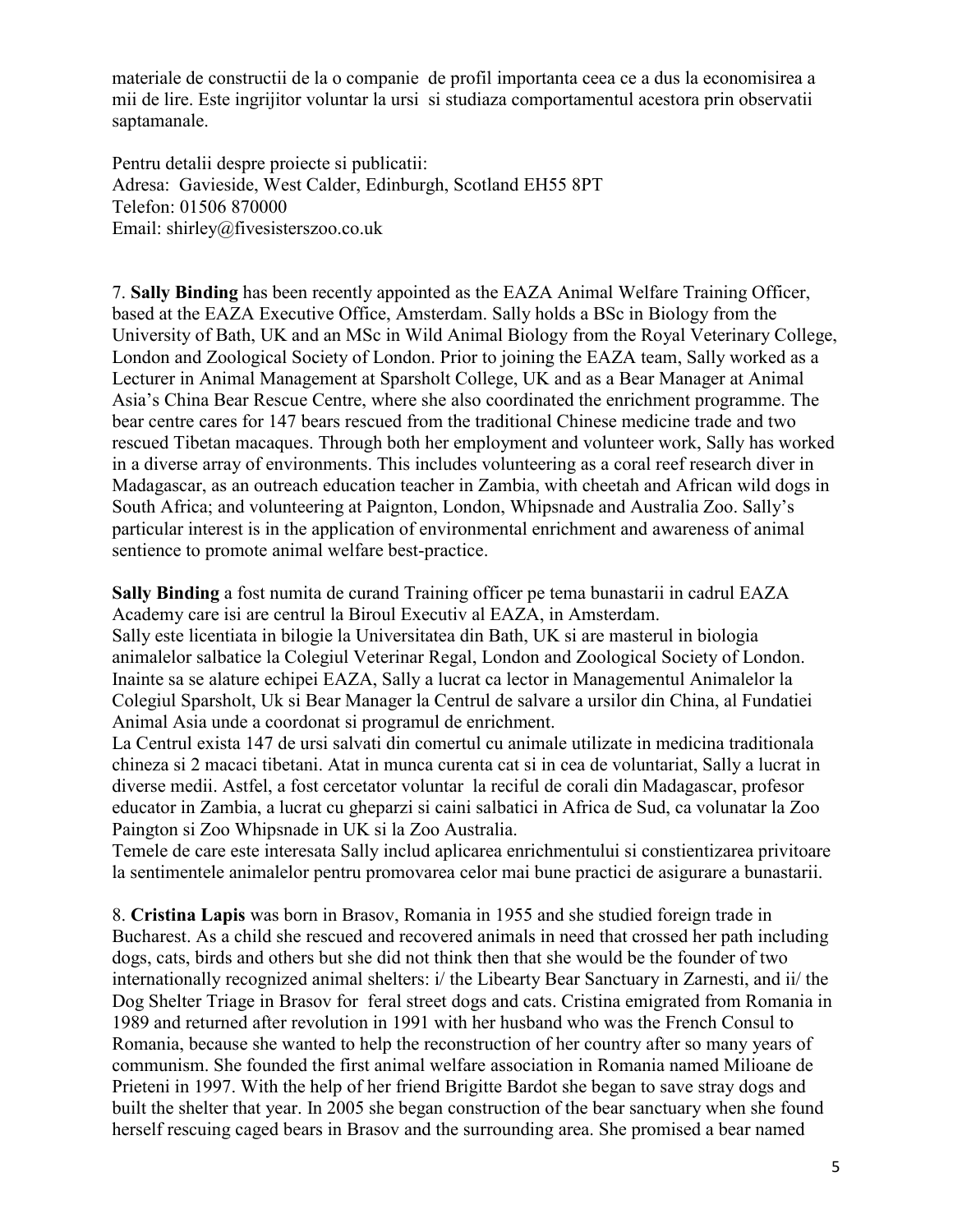Maya, who died in her arms that no other bear would die due to substandard care in the Brasov area. Considering her life's work Cristina comments, "I consider myself a normal human being. I don't think I have done anything extraordinary saving animals. It is our duty as citizens of the earth to protect all the creatures and the nature which is our home." Cristina and her organizations are focusing their future efforts on animal welfare education because the only way to change attitudes is to change the mind of people.

**Cristina Lapis** s-a nascut in Brasov, in 1955 si a studiat comertul international la Bucuresti. Pe cand era copil a salvat si recuperat animale cu probleme, caini, pisici, pasari si altele, dar nu s-a gandit niciodata ca va deveni fondatoarea a doua adaposturi recunoscute international i/ Sanctuarul de ursi Liberty de la Zarnesti si ii/ Adapostul de caini si pisici Triaj, Brasov. Cristina a emigrat in 1989 si s-a intors dupa Revolutie, in 1991, impreuna cu sotul sau care era consulul Frantei in Romania, din dorinta de a ajuta la reconstructia tarii sale dupa atatia ani de comunism.

A infiintat prima asociatie de protectia animalelor din Romania, in 1997.

Cu ajutorul prietenei sale d-na Brigitte Bardot, a inceput sa salveze caini comunitari si in acelasi an a construit adapostul.

In 2005 a inceput construirea sanctuarului de ursi unde a inceput sa salveze ursi tinuti in custi din Brasov si din imprejurimi.

A promis unei ursoaice pe nume Maya care a murit in bratele sale, ca nici un alt urs nu va mai muri in zona Brasovului, datorita lipsei de ingrijire.

Referindu-se la munca sa de-o viata Cristina spune "Ma consider o fiinta umana normala. Nu cred ca am facut nimic extraordinar salvand animale. Este datoria noastra ca cetateni ai planetei sa protejam toate creaturile si natura ce ne este casa."

Cristina si organizatia sa isi vor concentra eforturile viitoare pe educarea publicului cu privire la bunastarea animalelor deoarece singurul mod de a schimba atitudinea oamenilor este sa le schimbi modul de gandire.

9. **Vlad Vancia** has been working at Turda Zoo for 6 years now. He was hired after two years of enrichment research at the zoo as a biology student with lynx, wolves and foxes. Vlad holds a MSc in Biodiversity Conservation and he is currently working on his PhD on dog behavior/welfare. Thanks to The Shape of Enrichment and BIAZA he was introduced to the basics of positive reinforcement training at the 3rd Southeast Asian Animal Enrichment and Training Workshop at Ocean Adventure - Philippines. His main interests would be optimising the human-animal interaction by developing species appropriate enrichment and ways to asses this for captive and domestic animals, and to research optimal welfare for animals that interact with and depend on humans. He spent a few weeks as a volunteer at the Budapest Zoo and Tiergarten Schonbrunn (Vienna Zoo), learning how a modern zoo works.

**Vlad Vancia** lucrează la grădina zoologică din Turda de 6 ani. A fost angajat după ce a petrecut 2 ani, ca şi student la biologie, studiind efectele enrichmentului asupra râşilor, lupilor şi vulpilor din zoo. A terminat un master în conservarea biodiversităţii şi momentan îşi face doctoratul in comportamentul şi bunăstarea câinilor. Cu ajutorul The Shape of Enrichment şi BIAZA a fost introdus în bazele dresajului prin metode de condiţionare operant pozitivă la cel de-al 3lea "Southeast Asian Animal Enrichment and Training Workshop de la Ocean Adventure - Filipine". Principalele sale interese sunt optimizarea interactiunii om-animal prin dezvoltarea unui enrichment specific speciei şi evaluarea acestuia la animale sălbatice captive şi domestice şi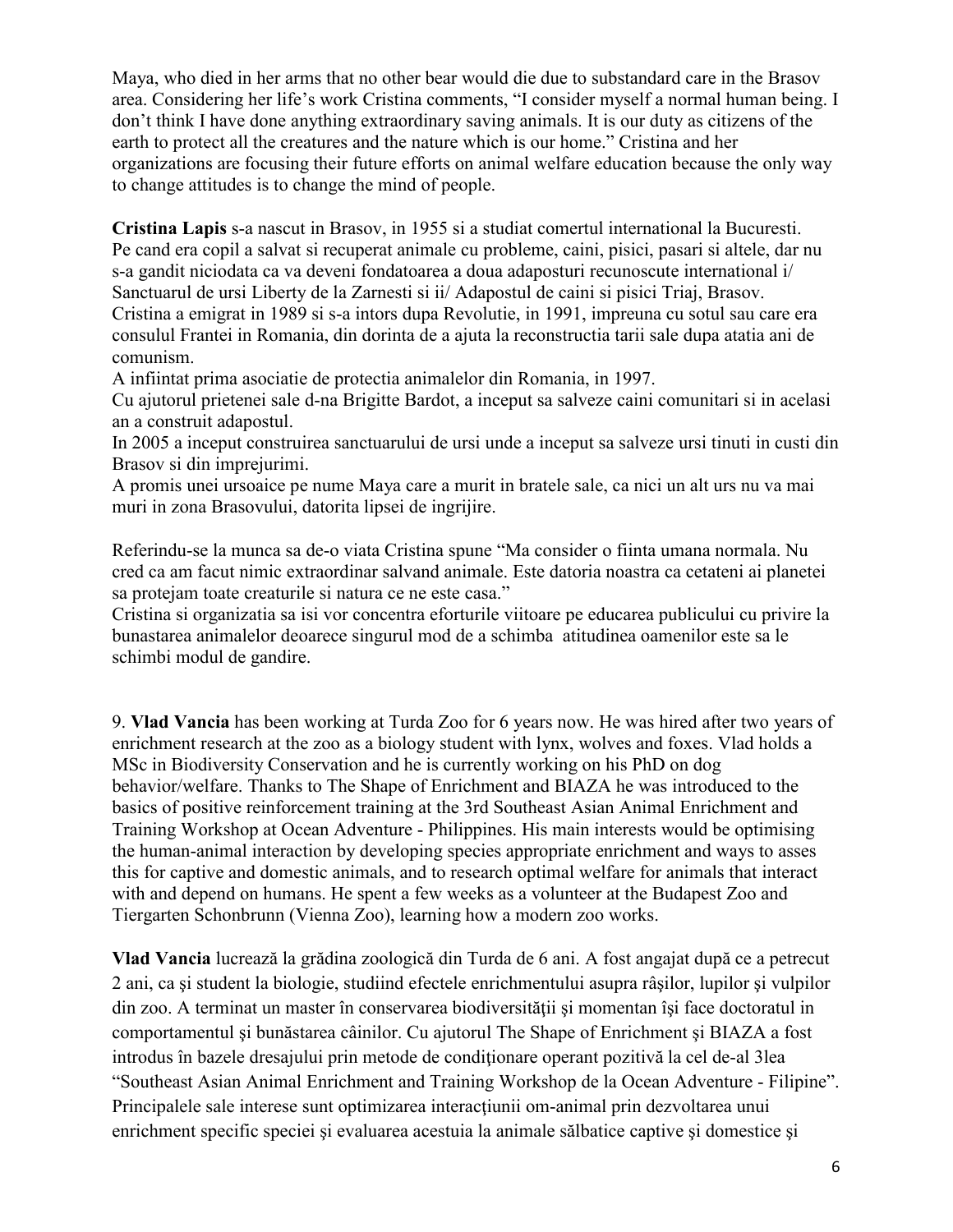cercetarea în domeniul bunăstării optime a animalelor care interacţionează şi depind de om. A petrecut câteva săptămâni ca voluntar la Zoo Budapesta şi Zoo Viena, învăţând cum funcţionează o grădină zoologică modernă.

# **Abstracts**

### **1.The Principles of behaviour –based bear husbandry**

Else M.B. Poulsen B.Sc. Dipl. Zookeeping *Behavioral & Environmental Solutions, 2-126 Main Street West Grimsby Ontario L3M 1R8 Canada*

### Abstract

Wild and captive large bears are born with a genetic complement of characteristics and drives that they need to live successfully in the wild habitat that they have evolved to occupy. They expect that their body and understanding of how to find food, mates, and lodging will work effectively with the environmental opportunities around them. Like their wild counterparts, captive bears want to build nests, advertise for and find mates through complex personal and environmental messaging, raise and teach young, test and identify food sources, navigate through complex terrain, set up daily and seasonal routines that their internal and external environmental circumstances dictate, and solve problems and make daily decisions. The further their captive environment veers away from their genetic expectations the more difficult it is for them to adapt, and the greater their stress level. Captive care professionals have learned that mimicking animals' natural habitat and giving them the natural ingredients to express their normal daily and seasonal activity patterns reduce the stressors inherent in captivity and promotes mental and physical wellbeing. Behavior-based husbandry is the deliberate provision of species-specific, internal and external care to animals befitting their genetic and circumstantial expectations. It is focused on the animals' agenda and includes enclosure design and furniture, ambient parameters (ex. photoperiod, temperature, sound), diet presentation and nutrition, (daily and seasonal environmental complexity (ex. environmental enrichment programming) care and maintenance routines, communication (ex. operant conditioning), caregiver and animal relationship building, and veterinary care.

Principiile ingrijirii ursilor tinand cont de comportamentul acestora

Atat ursii din natura cat si cei din captivitate se nasc cu un set de caracteristici genetice si instincte de care au nevoie pentru a trai in habitatul in care au evoluat.

Se asteapta ca atat corpul lor cat si cunostintele despre cum sa gaseasca hrana, perechea si un adapost ii vor ajuta sa foloseasca eficient oportunitatile mediului inconjurator.

Ca si exemplarele aflate in natura, ursii din captivitate vor sa-si constuiasca culcus/barlog, sa isi manifeste comportamentul complex si personal de imperechere si sa se reproduca, sa isi creasca si sa-si invete puii, sa testeze si sa identifice surse de hrana, sa se orienteze intr-un teritoriu complex, sa-si formeze rutine zilnice si sezoniere dictate de circumstante interne si externe, sa rezolve probleme si sa ia decizii zilnice.

Cu cat mediul lor din captivitate se indeparteaza mai mult de aceste asteptari, cu atat le este mai dificil sa se adapteze si cu atat creste mai mult nivelul de stres.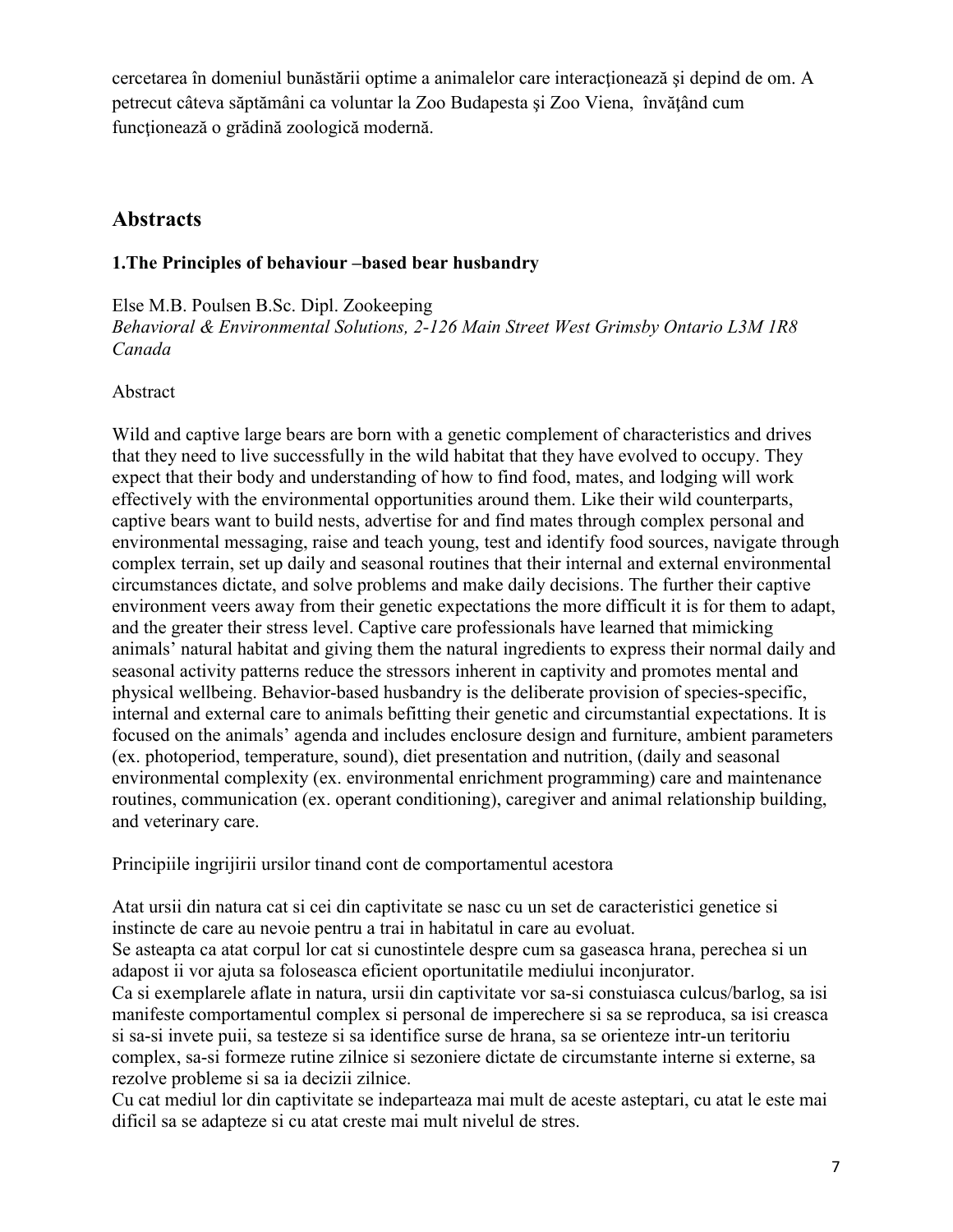Specialistii care ingrijesc ursii in captivitate au invatat ca un habitat care sa imite cat mai bine mediul natural, oferindu-le animalelor elementele necesare pentru a-si exprima modelele de rutina zilnica si sezoniera, reduce stresul in captivitate contribuind la bunastarea animalelor. Ingrijirea bazata pe studiul comportamentului are la baza implinirea asteptarilor interne si externe ce se afla in concordanta cu cerintele genetice si de circumstanta. Accentul se pune pe necesitatile animalului. In acest proces sunt incluse: design-ul si mobilarea amplasamentului, parametrii ambientali (fotoperioada, temperatura, sunetele), dieta si nutritia, complexitatea zilnica si sezoniera a mediului (de ex. programul de enrichment), rutinele de ingrijire si intretinere, comunicarea (conditionare operanta), construirea unei relatii cu animalul si ingrijirea veterinara.

#### **2. Enrichment as a Tool to Enhance Animal Welfare**

Valerie J. Hare The Shape of Enrichment, Inc., San Jose, California, USA shape@enrichment.org

Environmental enrichment, as a concept, is now well recognized as an important consideration in the welfare status of any captive animal. Specifically, enrichment strategies are tools used to enhance an animal's mental, behavioral, and physical health and fitness. Examples of enrichment for each of these areas are given.

Four types of behaviors that are considered indicators of poor welfare (injurious, aggressive, stereotypic, abnormal) are discussed. Current enrichment practices designed to develop physical fitness (strength and agility) are presented, as well as some more challenging examples.

Enrichmentul ca mijloc de crestere a bunastarii animalelor

Enrichmentul ca si concept este recunoscut acum ca avand o importanta considerabila in statusul de bunastare al oricarui animal aflat in captivitate. Strategiile de enrichment sunt unelte folosite pentru cresteresa sanatatii psihice,comportamentale, fizice si a fitnessului. Vom da exemple de enrichment pentru fiecare dintre aceste domenii.

Vom discuta despre patru tipuri de comportament care sunt considerate indicatori ai unui nivel scazut de bunastare (raniri, agresivitate, stereotipii, comportamente anormale).

Vom prezenta practici de enrichment concepute pentru a dezvolta starea fizica (putere si agilitate) si cateva exemple in care au existat mai multe provocari.

### **3. Behavioral Management & Training**

Jason Pratte, MA *Animal Training Coordinator Omaha's Henry Doorly Zoo & Aquarium*

Abstract

Operant conditioning is one tool in our behavior-based husbandry repertoire that enables us to better communicate with and manage the animals in our care. Training is how we as caregivers are able to better teach the animals what is expected of them in an environment where they historically do not have as much control over their lives as they would in their natural environment. Training an animal the basic concept that they will be rewarded for specific actions allows us to encourage them to train and exhibit a wide range of behaviors that make captive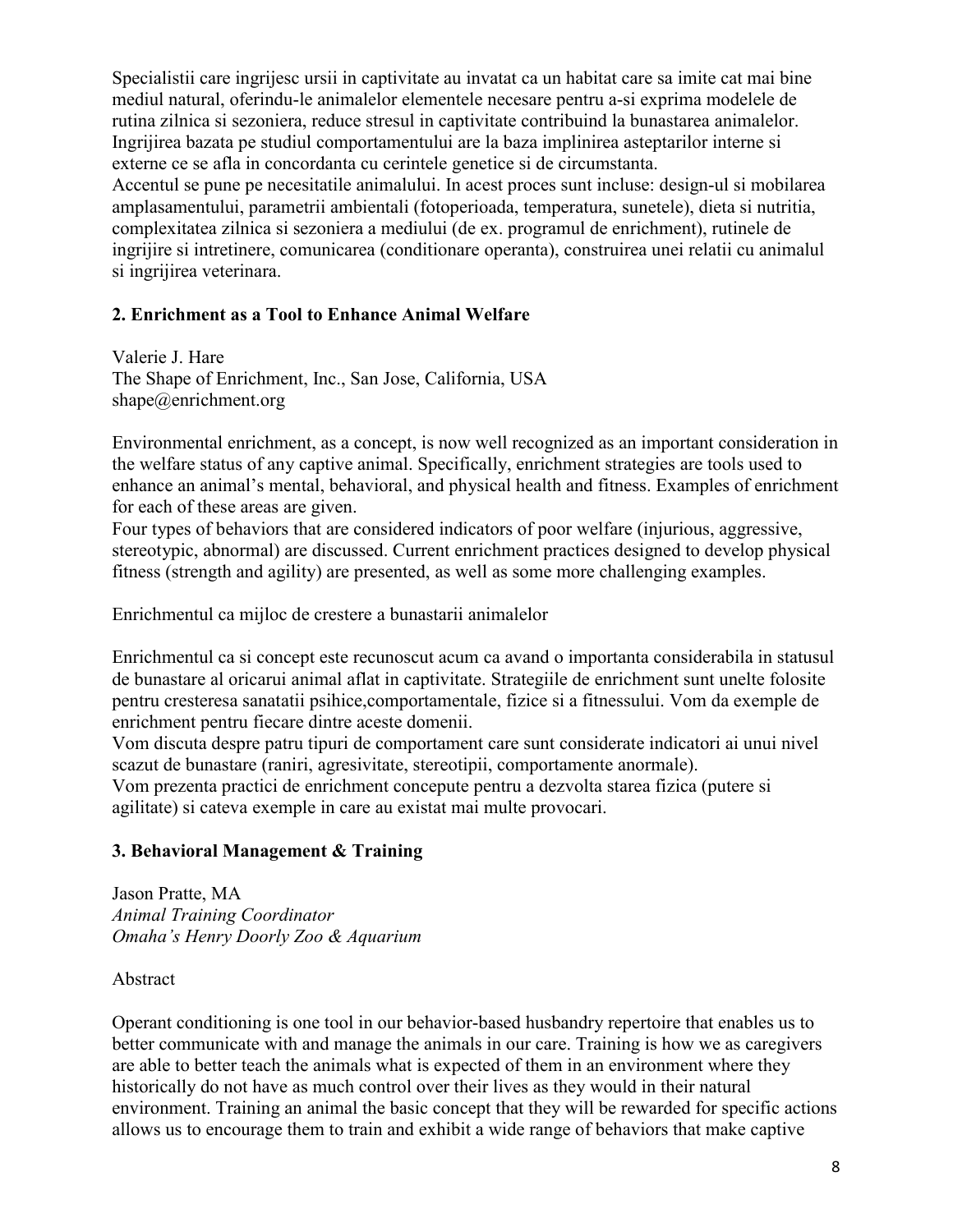management much easier. The basics of operant conditioning are outlined, along with the general framework of establishing a training program. The importance of understanding natural history of the species is vital, along with an individual animal's history and personality traits. Several examples of useful behaviors are illustrated to demonstrate just a few trained responses that can improve our daily care routines. The importance of training will be discussed, including relationship building, stress reduction, as well as improved communication and understanding.

Managementul comportamentului si training Coordonator de training al animalelor *Omaha's Henry Doorly Zoo & Aquarium* Jason Pratte, MA

Conditionarea operanta este un instrument in repertoriul ingrijirii bazate pe studiul comportamentului care ne permite sa comunicam mai bine cu animalele de care avem grija. Trainingul reprezinta modul in care suntem capabili sa comunicam animalelor ce dorim de la ele intr-un mediu in care istoric acestea nu au control asupra propriei vieti asa cum ar avea in natura.

Invatand animalul conceptul de baza conform caruia va fi recompensat daca realizeaza anumite actiuni, putem sa-l incurajam sa invete si sa experimenteze o larga varietate de comportamente care inlesnesc managementul in captivitate.

Se vor creiona bazele conditionarii operante si cadrul de stabilire a unui program de training. Importanta intelegerii istoriei naturale a specie ca si a istoriei personale a individului si a caracterului sau sunt vitale.

Voi ilustra cu cateva exemple de comportament folositor pentru a arata doar cateva raspunsuri obtinute prin training, raspunsuri ce pot imbunatati rutina zilnica.

Vom discuta despre: importanta trainingului, construirea unei relatii, factorii ce reduc stresul ca si despre imbunatatirea intelegerii animalelor si a comunicarii cu acestea.

## **4. Veterinary Issues in Captive Bears – Physical Health**

Heather J. Bacon.

Bears are commonly kept in zoological institutions around Europe. This presentation will explore some of the common veterinary issues we face when managing captive bears in zoos. Despite their widespread presence in zoos throughout Europe, the various bear species appear susceptible to a range of physical disease syndromes including, dental, musculoskeletal and ocular diseases. This presentation will outline the most common disease syndromes found in captive bears and discuss treatment strategies.

Probleme veterinare la ursii din captivitate-Sanatatea fizica Heather J. Bacon.

Ursii se intalnesc in mod obisnuit in gradinile zoo din Europa. Aceasta prezentare va explora cateva dintre problemele veterinare cu care ne confruntam in mod obisnuit in managementul ursilor in captivitate. In ciuda prezentei lor comune in gradinile europene, diversele specii de urs prezinta numeroase probleme de sanatate fizica, incluzand aici boli ale danturii, sistemelor muscular si osos si ale ochilor.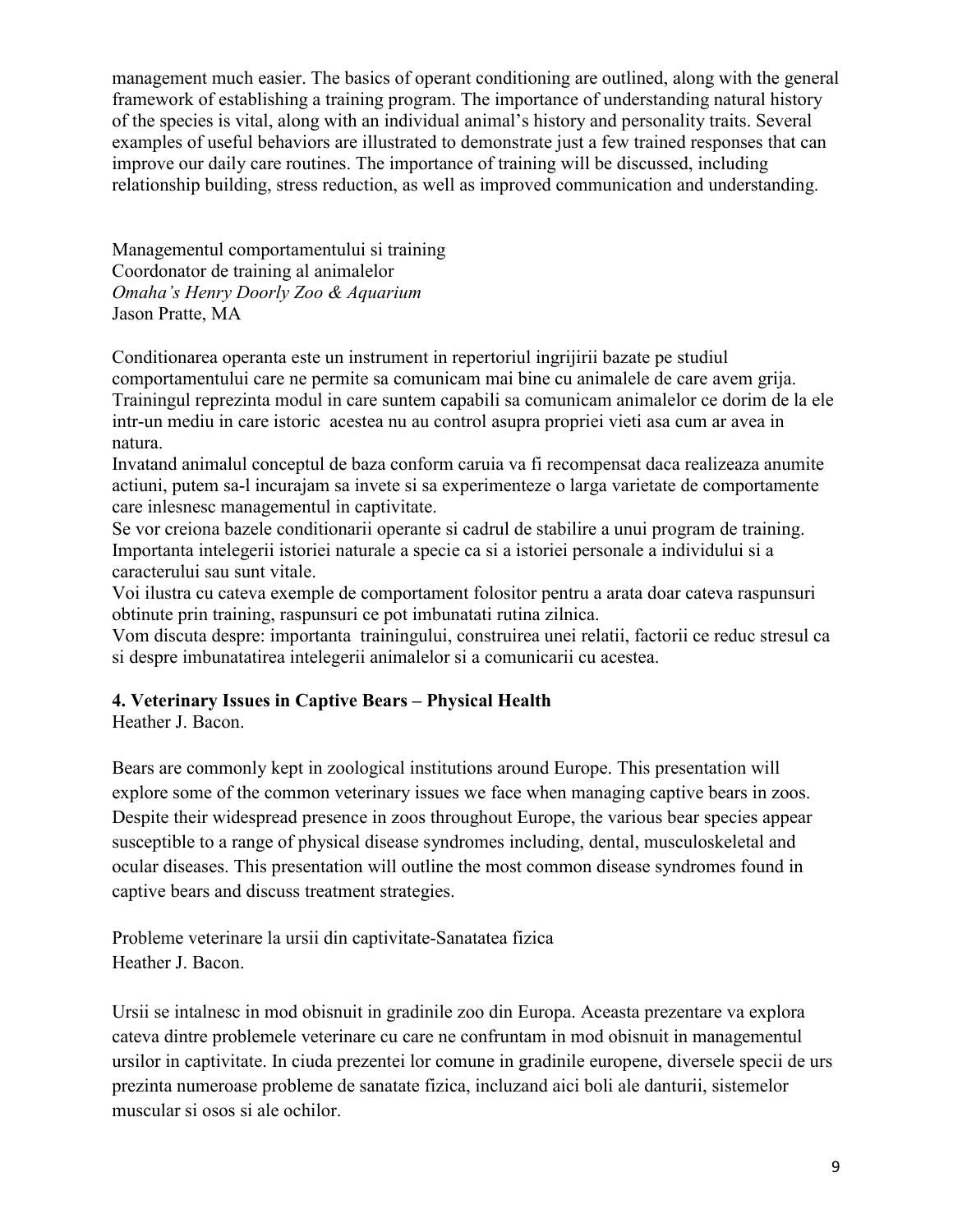Aceasta prezentare va sublinia cele mai intalnite boli ale ursilor din captivitate si va analiza strategii de tratament.

### **5. Behavior-based Bear Husbandry workshop**

Else Poulsen

Bears living in wild environments express daily and seasonal routines as dictated by their genetic programming. Captive bears experience the same drives and will set up similar living routines when given the internal and external environment to do so. The ability to express speciesspecific behaviors reduces stressors inherent in captive living and promotes physical and mental health. The principles of behavior-based bear husbandry, identifying and offering life's components to bear species, will be discussed as they relate to the real life problems encountered by delegates. Delegates who wish to present their bear husbandry problems are to come prepared with photos and/or diagrams that help to illustrate their problems.

Workshop de ingrijire bazata pe comportamentul ursilor Else Poulsen

Ursii care traiesc in mediul natural manifesta rutine zilnice si sezoniere asa cum le dicteaza programul lor genetic. Ursii din captivitate au acealeasi imbolduri si isi vor stabili rutine similar daca au un mediu intern si extern care le permite acest lucru. Abilitatea de a-si manifesta comportamnetele specifice speciei reduc stresul mostenit in captivitate si promoveaza sanatatea mentala si fizica.

Vom discuta despre principiile ingrijirii ursilor bazate pe comportament si despre identificarea si oferirea componentelor vietii normale speciilor de ursi deoarece acestea reprezinta probleme reale, intalnite de participantii la workshop.

Persoanele care doresc sa discute despre problemele cu care se confrunta in ingrijirea ursilor sunt rugate sa aduca fotografii si/sau diagrame.

## **6. Developing a Bear Enrichment Plan Workshop**

Valerie J. Hare The Shape of Enrichment, Inc., San Jose, California, USA shape@enrichment.org

The most successful enrichment plans are behavior-based, goal-oriented, holistic, and assessed. At Shape, we have used these concepts for 15 years, in a variety of situations around the world, and have found them to be an excellent mechanism to ensure effective and efficient enrichment planning.

During this interactive workshop, we will use Shape's enrichment planning process to devise strategies that address enrichment challenges presented by workshop participants.

Do you have a bear who presents an enrichment challenge? Doesn't shift well? Is bored? Stereotypes? Is aggressive? Hides from visitors? Is overweight? Is old?

If so, we'd love to hear about it – and we'll do our best to create an enrichment plan tailored to your bear!

Workshopul de dezvoltare a unui plan de enrichment la ursi

Valerie J. Hare The Shape of Enrichment, Inc., San Jose, California, USA, shape@enrichment.org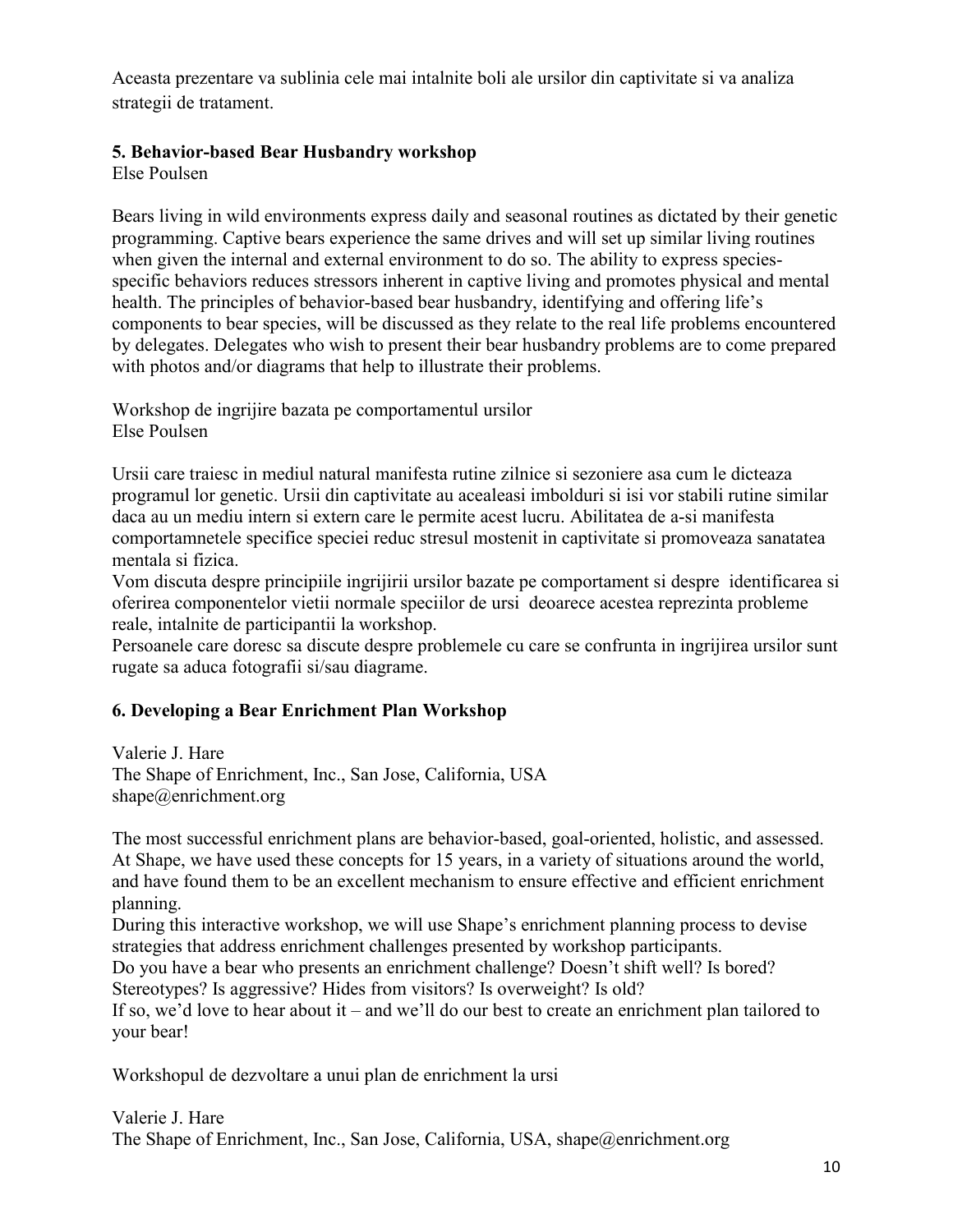Cele mai reusite planuri de enrichment sunt bazate pe comportament, au un scop clar, sunt holistice si contin evaluari.

La Shape of enrichment, am folosit aceste concepte timp de 15 ani, in situatii variate, in toata lumea si am vazut ca sunt mecanisme excelente pentru asigurarea rezultatelor si eficientei planurilor de enrichment.

In timpul acestui workshop interactiv, vom folosi procesul de planificare a enrichmentului de la Shape pentru a crea strategii de rezolvare a provocarilor cu care au de-a face participantii la workshop.

Aveti un urs care reprezinta o provocare pentru enrichment? Nu vrea sa se mute in alta parte a amplasamentului? Este plictisit? Prezinta stereotipii? Este prea agresiv? Se ascunde de vizitatori? Are probleme de greutate? Este batran?

Daca da, am fi incantati sa auzim despre el si vom face tot ce putem ca sa concepem un plan de enrichment special croit pentru ursul dvs!

### **7. Training Basics Workshop**

Jason Pratte, MA *Animal Training Coordinator Omaha's Henry Doorly Zoo & Aquarium*

### Abstract

This workshop will discuss the importance of incorporating a long-term training program into your animal care routine. Species differences and history are important considerations while planning your behavioral training goals. Building trust and creating a working relationship with the animal is vital. The training process will be broken down and components presented: goals, cues, bridges, tools, environment, records, and safety. How to initiate training and the various methods for teaching behaviors are described, along with the process of shaping behavior to reach more complex training goals. Teamwork and communication are important to the entire process if you want to succeed with managing a behavior-based training program with bears or any other species.

Workshop bazele trainingului

Managementul comportamentului si training Coordonator de training al animalelor *Omaha's Henry Doorly Zoo & Aquarium*

In acest workshop vom discuta importanta incorporarii unui program de training pe termen lung, in rutina de ingrijire a animalului.

Diferentele intre specii ca si istoria speciei au o importanta considerabila in timpul planificarii scopurilor trainigului comportamental.

Construirea unei relatii de incredere si crearea unei relatii de lucru cu animalul sunt vitale. Procesul de training va fi secventiat si vor fi prezentate componentele: scopurile, indicatiile, puntile, uneltele, mediul, inregistrarile si siguranta.

Sunt descrise modul in care se incepe un training, metodele variate de a invata comportamente, procesul de modelare a comportamentului pentru atingerea scopurilor mai complexe.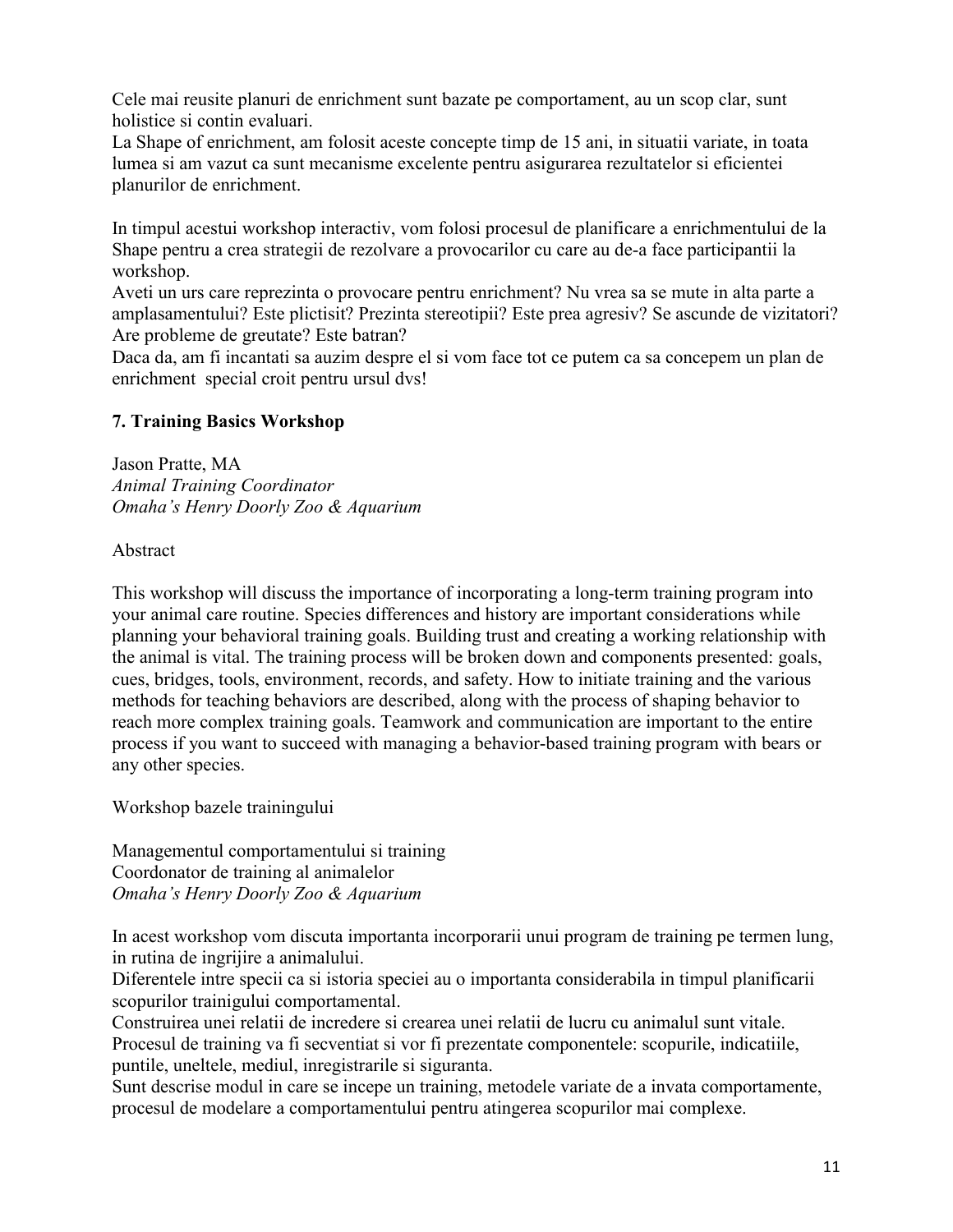Daca vrei sa ai succes in managementul trainingului bazat pe comportamnet la ursi si la oricare alta specie atunci munca de echipa si comunicarea sunt extrem de importante in intregul proces.

### **8. Bear veterinary health and welfare workshop**

### Heather Bacon

Bears of all species are commonly held in captive collections around the world. Despite this, there is little existing literature on common medical problems or how best to manage their husbandry and environment to promote optimal health. A number of well documented medical phenomena such as alopecia, stereotypy, dental disease, ocular problems, heart disease and osteoarthritis exist in captive bears, and varying amounts of information are known about each. Participants at this workshop are encouraged to share case studies for group discussion during the workshop. Both veterinary and non-veterinary participants are welcome.

Workshop despre sanatatea si bunastarea ursilor

### Heather Bacon

Ursi din toate speciile sunt tinuti in captivitate in toata lumea. In ciuda acestui fapt, nu exista prea multe lucrari despre problemele de sanatate des intalnite la urs sau despre cum sa gestionezi modul de ingrijire si mediul pentru a le asigura sanatatea.

Exista totusi un numar de afectiuni bine studiate la ursii din captivitate cum ar fi: alopecia, stereotipiile, boli ale dentitiei, probleme oculare, boli ale inimii si osteoartrita, Cantitatea de informatii cunoscute difera de la o afectiune la alta.

Participantii la acest workshop sunt incurajati sa impartasasca studii de caz in timpul discutiilor de grup.

Sunt bineveniti atat veterinarii cat si ceilalti specialist din zoo.

## **9. The Rehabilitation of Three Circus, Brown Bears – Using Behaviour Based Husbandry**

### Brian Curran, Shirley Curran and Angela Kyle

In June, 2011, the Five Sisters Zoo became aware of the plight of three elderly ex-circus bears temporarily housed in an animal sanctuary in Belgium. Unless a permanent home was found for them, these bears were destined to be destroyed within a matter of months. The Zoo offered to provide a permanent home and constructed a woodland enclosure with a pond, shelter, dens, and climbing structures, and winter dens.

On March 29th, 2012, the bears arrived at their new permanent home and work began on their rehabilitation. Zoo staff used behavior-based husbandry, operant conditioning, environmental enrichment and worked closely with numerous veterinarians throughout the bears' recovery. Eighteen months later, all three bears are now foraging for food, building day beds, and hibernating for the first time in their lives. The stereotypic pacing behaviors that they arrived with have greatly reduced, and the bears' natural behaviors are continuing to emerge.

Reabilitarea a trei ursi de circ –folosind ingrijirea bazata pe comportament

In iunie 2011, Gradina Five sisters a aflat despre situatia nefericita a trei ursi de circ, batrani care in acel moment erau cazati temporar intr-un sanctuar de animale din Belgia. Daca nu li se gasea un adapost permanent, ursii urmau sa fie eutanasiati in cateva luni.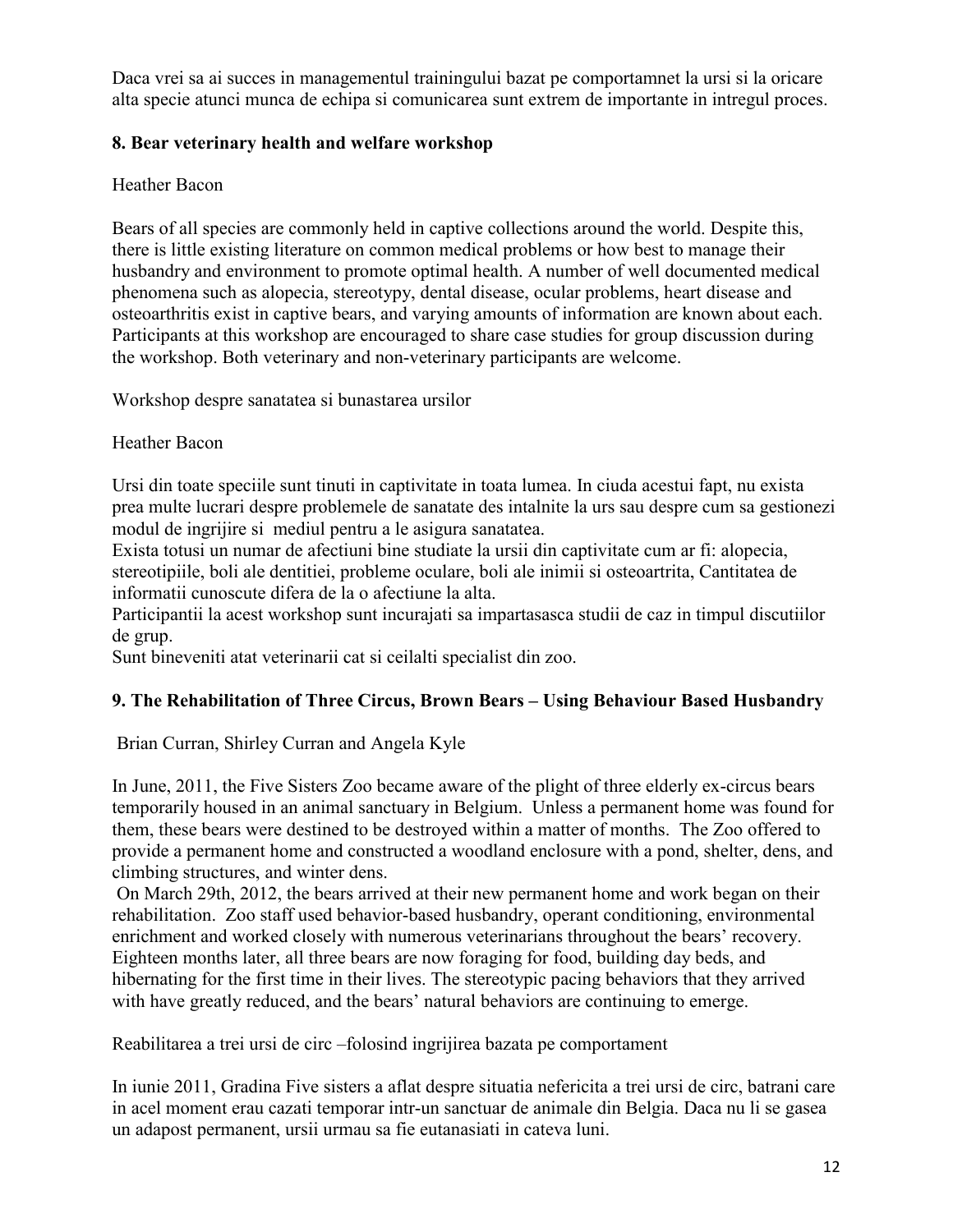Gradina s-a oferit sa ii ia si a construit un amplasament cu copaci, un iaz, adapost, barloguri, structuri de catarare si barloguri de iarna.

In 29 martie 2012, ursii au ajuns in noua lor casa si-au inceput procesul de reabilitare.De-a lungul acestuia, echipa de la zoo a folosit ingrijirea bazata pe comportament, conditionare operanta, enrichment si a lucrat cu mai multi veterinari. Au trecut 18 luni de atunci si acum toti cei trei ursi cauta hrana, isi fac culcusuri si hiberneaza pentru prima data in viata. Comportamentul stereotip de patrulare pe care il manifestau la venire s-a diminuat considerabil, iar ursii manifesta din ce in ce mai multe comportamente naturale.

### **10. Animal Welfare Workshops**

Sally Binding Animal Welfare Training Officer

Abstract

Animal welfare best-practice is being increasingly recognised as an essential component of 'The Modern Zoo'; not only as our 'duty of care' towards animals but also being integral to effective conservation, research and education. The European Association of Zoos and Aquaria (EAZA) Academy, in conjunction with The Shape of Enrichment, continues to support zoos across Europe in promoting positive animal welfare through delivering highly successful 'Environmental Enrichment' workshops. These workshops arm participants with the theory and practical skills to develop goal-orientated enrichment programmes to promote positive animal welfare across all animal taxa. The EAZA Academy has recently expanded their programme to include 'Animal Welfare' workshops. Topics include factors affecting welfare, welfare assessment techniques, animal behaviour, animal sentience and environmental enrichment. Participants will develop their skills in adopting an integrated, highly applicable approach to animal welfare best-practice. The EAZA Academy seeks to promote participation in forthcoming animal welfare-based workshops within Eastern European zoos.

Workshop de bunastarea animalelor Sally Binding Animal Welfare Training Officer

Cele mai bune practici de bunastare a animalelor incep sa fie recunoscute ca o componenta esentiala a Gradinilor Zoologice Moderne; nu numai ca datoria noastra fata de animale, dar si ca parte integranta a conservarii, cercetarii si educatiei.

EAZA Academy impreuna cu The Shape of Enrichment sustin gradinile din Europa in promovarea bunastarii pozitive a animalelor prin organizarea unor workshopuri de Environmental Enrichment ce se bucura de un mare succes.

Aceste workshopuri ofera participantilor teoria si abilitatile practice pentru dezvoltarea programelor de enrichment (care au un scop precis) in vederea promovarii bunastarii la toate speciile de animale.

EAZA Academy si-a extins de curand programa pentru a include un workshop de "Bunastare animalelor". Subiectele includ: factorii ce afecteaza bunastarea, tehnici de evaluare a bunastarii, comportamentul animalelor, sentimentele animalelor, enrichmentul. Participantii invata sa adopte o maniera integrativa, foarte usor aplicabila a practicilor de bunastare.

EAZA Academy cauta sa promoveze participarea gradinilor din estul Europei la viitoarele workshopuri de bunastare.

## **11. The Rescue of Captive Bears at the Libearty Bear Sanctuary in Zarnesti, Romania.**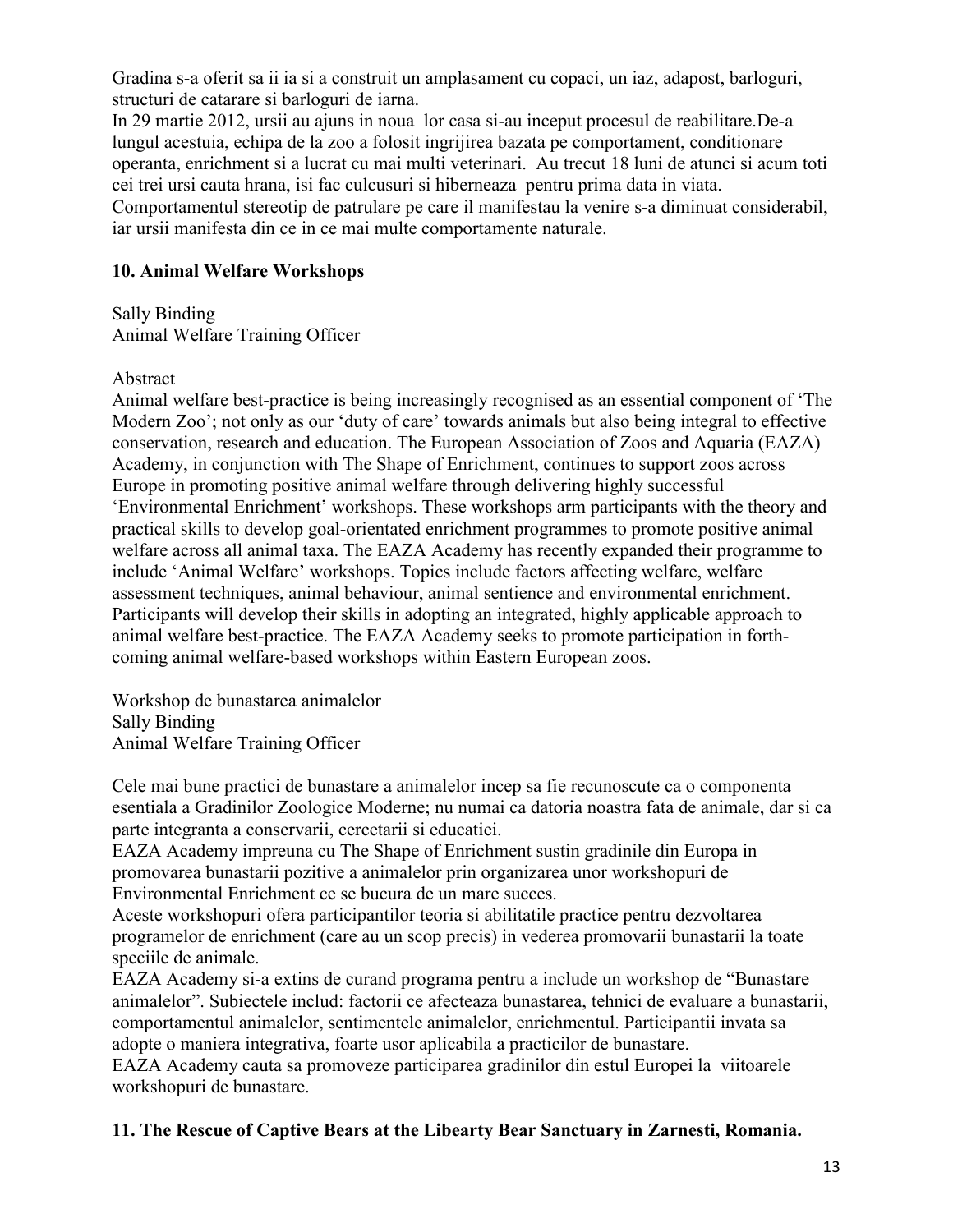Cristina Lapis-Liberty Bear Sanctuary

The Libearty Bear Sanctuary in Zarnesti, Romania was built and completed in 2005 by founder Cristina Lapis through her organization Milioane de Prieteni. This presentation will focus on the sanctuary's current status, enclosure design, the rescue of resident bears and their origin, and the financing of an internationally renowned non-profit bear sanctuary.

Salvarea ursilor din captivitate la Sanctuarul de ursi Liberty de la Zarnesti, Romania

Sanctuarul Liberty din Zarnesti, Romania a fost construit si finalizat in 2005 de catre d-na Cristina Lapis, fondator al acestuia, prin organizatia sa "Milioane de prieteni". Aceasta prezentare se concentreaza pe statutul curent al sanctuarului, designul amplasamentelor, salvarea ursilor si originea lor, dar si pe finantarea sanctuarului de ursi, organizatie non-profit recunoscuta international.

## **12 Behavior-based bear husbandry workshop**

### Else Poulsen

Bears living in wild environments express daily and seasonal routines as dictated by their genetic programming. Captive bears experience the same drives and will set up similar living routines when given the internal and external environment to do so. The ability to express speciesspecific behaviors reduces stressors inherent in captive living and promotes physical and mental health. The principles of behavior-based bear husbandry, identifying and offering life's components to bear species, will be discussed as they relate to the real life problems encountered by delegates. Delegates who wish to present their bear husbandry problems are to come prepared with photos and/or diagrams that help to illustrate their problems.

Workshop de ingrijire bazata pe comportamentul ursilor

Else Poulsen

Ursii care traiesc in mediul natural manifesta rutine zilnice si sezoniere asa cum le dicteaza programul lor genetic. Ursii din captivitate au acealeasi imbolduri si isi vor stabili rutine similar daca au un mediu intern si extern care le permite acest lucru. Abilitatea de a-si manifesta comportamnetele specifice speciei reduc stresul mostenit in captivitate si promoveaza sanatatea mentala si fizica.

Principiile ingrijirii ursilor bazate pe comportament ca si identificarea si oferirea componentelor vietii normale speciilor de ursi sunt teme ce vor fi discutate deoarece reprezinta probleme reale intalnite de participantii la workshop.

Persoanele care doresc sa discute despre problemele cu care se confrunta in ingrijirea ursilor sunt rugate sa aduca fotografii si/sau diagrame pentru a putea ilustra mai bine problemele.

## **13. Holistic and Individualized Enrichment**

Valerie J. Hare The Shape of Enrichment, Inc., San Jose, California, USA shape@enrichment.org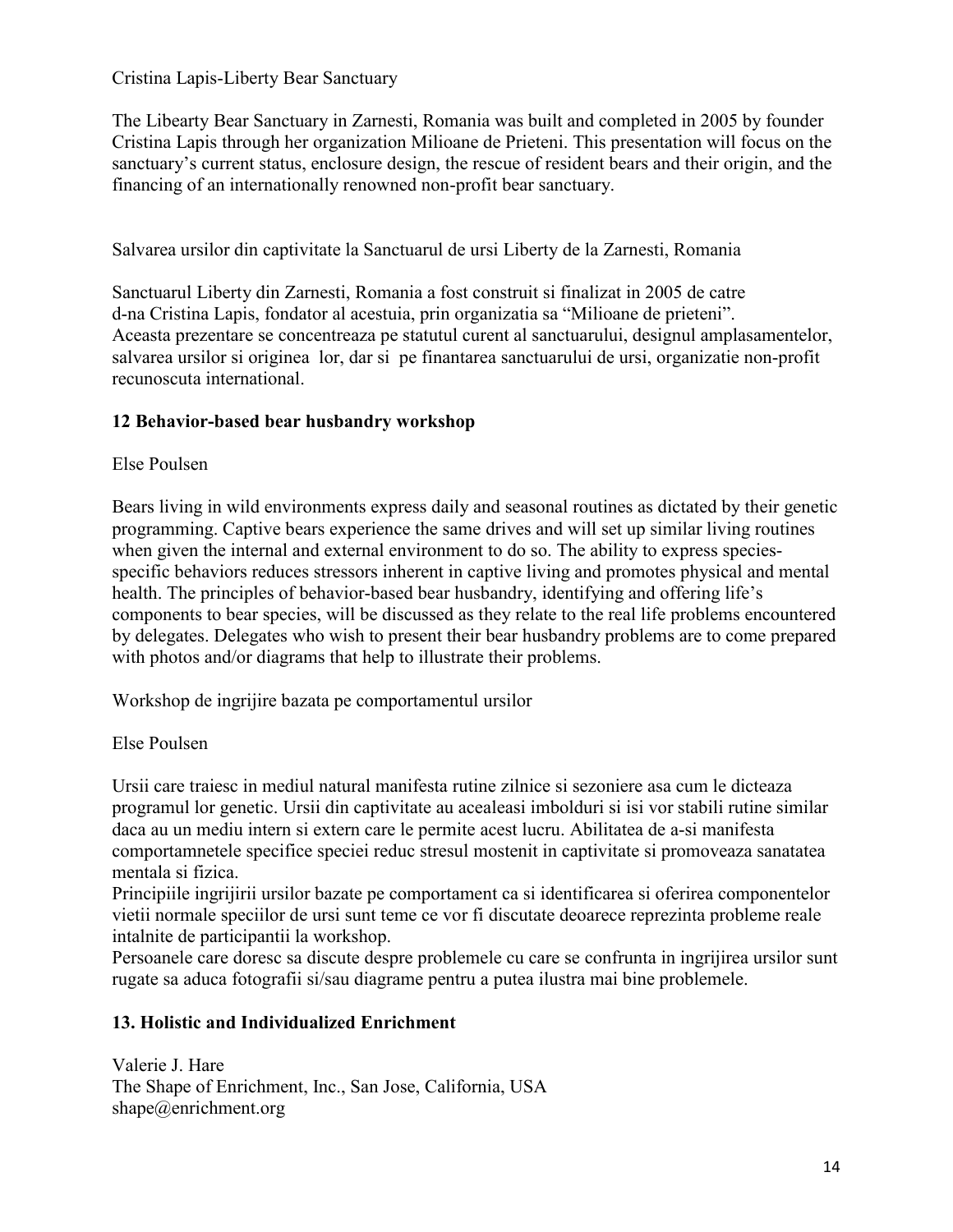### Abstract

The most effective enrichment plans are holistic, individual, goal-oriented, and assessed. Recognizing the importance of holistic enrichment, we at Shape use five categories of enrichment as a tool to ensure consideration of all "enrichable" aspects of the animals' environment. They are: Social; Cognitive; Physical Habitat; Sensory; and Food Enrichment. We have used these five categories in a variety of situations around the world and have found them to be an effective mechanism to ensure holistic enrichment planning. Certainly, many individuals and institutions have developed other enrichment categories that work well for them. These five categories are intended as a generic option for those who are still looking for a holistic planning tool. The importance of planning enrichment based on the individual animal's taxa, personality, history, and role in the zoo will also be discussed.

Enrichment holistic si individualizat Valerie J. Hare The Shape of Enrichment, Inc., San Jose, California, USA shape@enrichment.org

Cele mai eficiente planuri de enrichment sunt holistice, individuale, orientate catre un scop si evaluate. Pentru ca recunoastem importanta enrichmentului holistic, noi folosim la Shape cinci categorii de enrichment; asa ne asiguram ca atingem toate aspectele ce pot fi imbunatatite in mediul animalului.

Cele cinci categorii sunt: social, cognitiv, fizic-habitat, sensorial si enrichment cu hrana. Le-am utilizat pe toate in situatii diferite, in toate colturile lumii si am descoperit ca reprezinta un mechanism eficient pentru planificarea unui enrichment holistic.

Evident, multi specialisti si institutii au dezvoltat alte categorii de enrichment care functioneaza in cazul lor.

Cele cinci categorii au fost gandite ca o alternativa pentru cei care inca cauta un instrument de planificare holistica.

Vom dicuta si despre importanta planificarii enrichmentului avand la baza taxonul, personalitatea, istoria si rolul in gradina zoo.

### **14. Understanding Learning Concepts for Long-Term Behavioral Management**

Jason Pratte, MA *Animal Training Coordinator Omaha's Henry Doorly Zoo & Aquarium*

#### Abstract

When we discuss behavior-based husbandry methods, we include training (operant conditioning) in the tools at our disposal to better work with our animals. It is important to build a relationship with any animal that we interact with, as neglect, deprivation and punishment lead to detrimental psychological behaviors. The four aspects of operant conditioning are discussed in detail, particularly in reference to what the animal is learning in each situation. Understanding the animal's behavior and point of view are critical for effective management, and the consequences of using human agenda-driven, "old school" methods are described. Our awareness of what we are "telling" the animals we work around, intentionally and otherwise, is a crucial factor in improving animal welfare.

Intelegerea conceptelor de invatare pentru managementul comportamental pe termen lung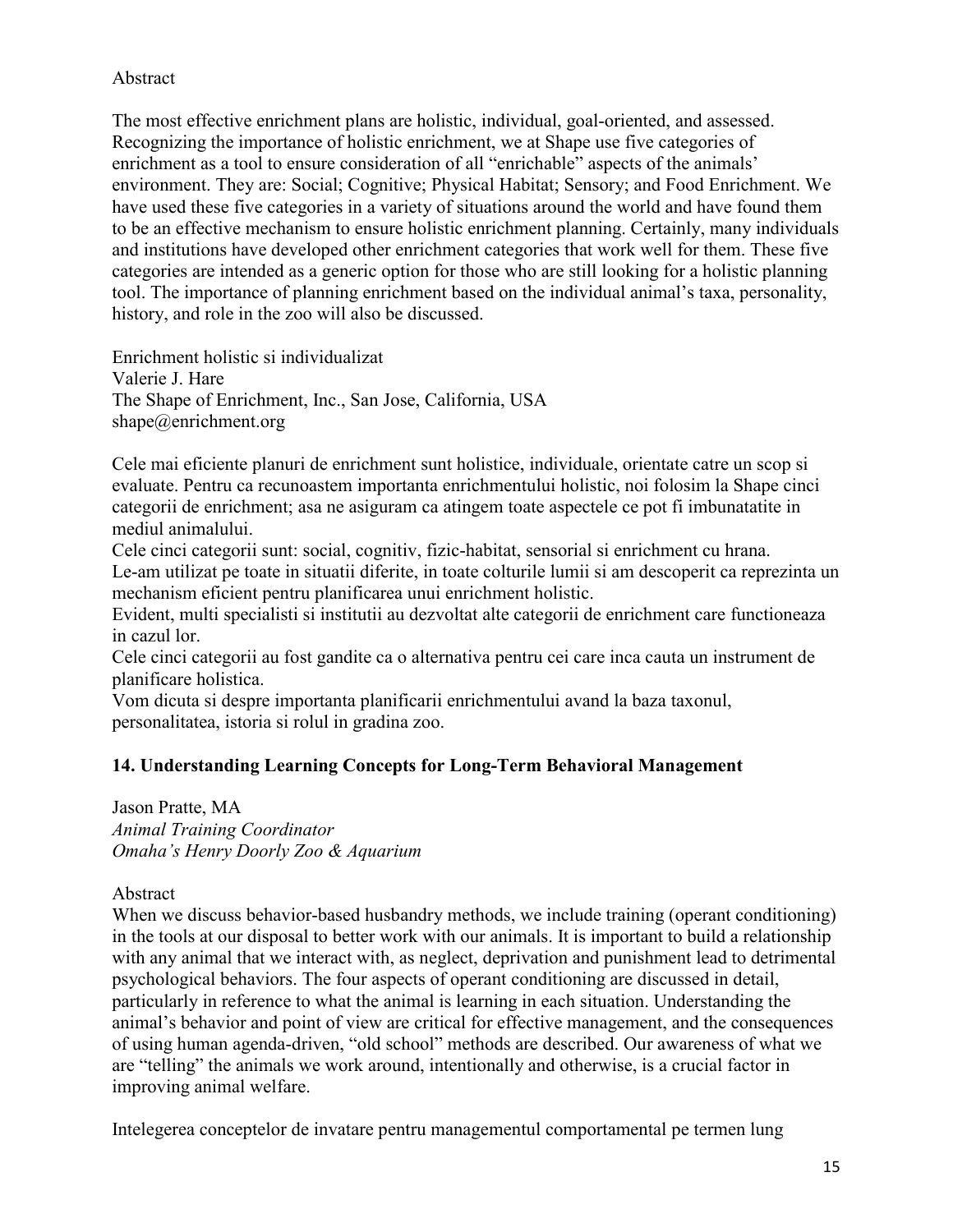Jason Pratte, MA *Animal Training Coordinator Omaha's Henry Doorly Zoo & Aquarium*

Cand discutam despre metode de ingrijire bazate pe comportament, includem trainingul (conditionare operanta) intre instrumentele pe care le avem la dispozitie pentru a lucra mai bine cu animalele.

Este important sa construim o relatie cu orice animal cu care interactionam pentru ca neglijarea, privarea si pedeapsa duc la comportamente daunatoare psihologic.

Cele patru aspecte ale conditionarii operante sunt discutate in detaliu, cu referire in mod particular la ce invata animalul din fiecare situatie.

Intelegerea comportamentului animalului si a punctului de vedere al acestuia sunt necesare pentru un management eficient.

Sunt descrise consecintele utilizarii motivatiilor umane si metodele din"vechea scoala". Critica pentru imbunatatirea bunastarii animalului este intelegerea "mesajelor" pe care le transmitem intentionat si neintentionat animalului cu care lucram.

### **15. Veterinary Issues in Captive Bears - Mental Health**

Heather J. Bacon.

Traditionally veterinary medicine has focussed on the treatment and prevention of disease and injury in animals. However current research in animal behaviour and welfare is changing the way that veterinarians approach the health and husbandry of zoo animals, with an increasing understanding of the connection between physical and psychological health and wellbeing. An understanding of animal behaviour and welfare underpins all good zoo practise, and is especially relevant to bear husbandry.

This presentation will explore the role of the veterinary professional and the animal keepers in supporting psychological and social wellbeing of captive bears, and discuss how a holistic approach to animal husbandry can support a preventative medicine approach.

Probleme veterinare la ursii din captivitate-sanatatea psihica Heather J. Bacon

In mod traditional, medicina veterinara s-a concentrat pe tratarea si preventia bolilor si ranilor animalelor. Totusi, cercetarile recente in comportamentul si bunastarea animalelor schimba modul in care veterinarii abordeaza problemele de sanatate si de ingrijire a animalelor din gradinile zoologice, intelegand mai bine legatura dintre sanatatea fizica si psihica a acestora si bunastare.

Intelegerea comportamentului si bunastarii animalelor sustine toate bunele practici in zoo si este extrem de relevanta in ingrijirea ursilor.

Aceasta prezentare va explora rolul veterinarului si al ingrijitorilor in sustinerea bunastarii psihologice si sociale a ursilor in captivitate si va arata cum o abordare holistica a ingrijirii poate sustine o abordare medicala preventiva.

## **16. Bear - Animal Welfare Workshop**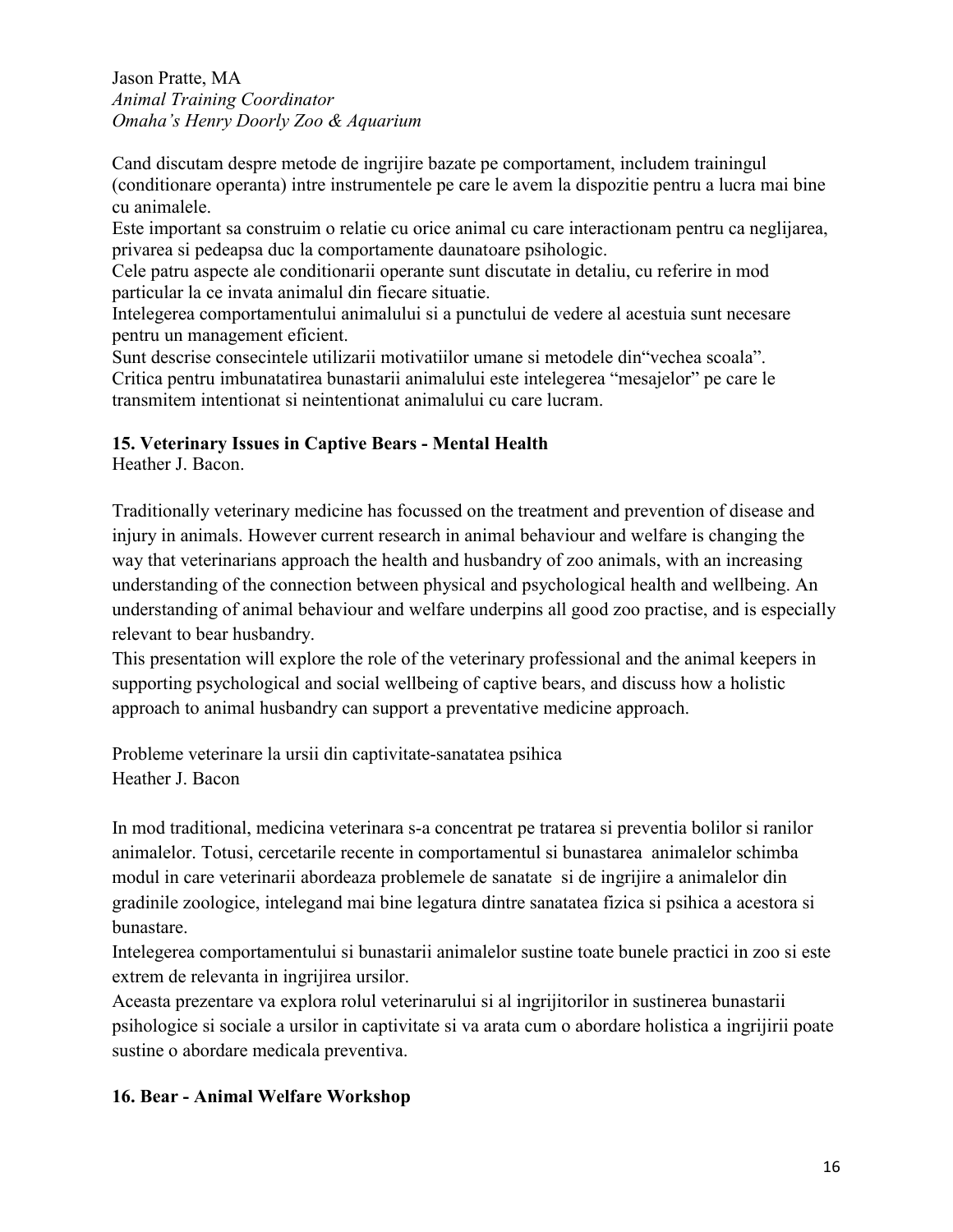Vlad Vancia Curator - Zoo Turda - Romania

#### Abstract:

Turda Zoo is currently under total reconstruction; it is a very traditional zoo, with small enclosures surrounded by metal bars and mesh, with concrete as a substrate. This was the case for all the dangerous animals: fox, lynx, tiger, lion and also the bears. The new bear enclosure has a more modern approach: larger, with different kinds of substrates, natural plants, a pool, etc. With this in mind I had to prepare our bears for the new enclosure. I had our female as main focus; she had no name and was around 12 years old. She spent her entire life in a 50 square m. enclosure with little to no mental stimulation and some basic food enrichment. Her relationship with the keepers isn't a very good one. While she does know that food comes from them, she also knows that bad things can also be associated with them. So my first step (the longest) was to build a positive relationship between us. I began with naming her (Maria) and I started visiting her a few times a day, just to call her name and give her fruit. These were short but very positive meetings. After that, the positive reinforcement training began. Introducing the clicker as a bridge, then the target and after that the shaping of the behaviors I thought might help in the new enclosure. This is a documented journey of a bear and a man, necessary for developing the essential skills needed by a big mammal in a modern enclosure.

Bear - Animal Welfare Workshop Workhsop-ul pentru bunăstarea animalelor - urşi

Vlad Vancia Curator - Zoo Turda - Romania

Grădina Zoologică Turda se află momentan în reconstrucţie totală; a fost o grădină zoologică tradiţională, cu incinte mici înconjurate de bare metalice şi plasă şi cu beton ca şi substrat. Acestea erau incintele pentru toate animalele periculoase: vulpe, râs, tigru, leu şi chiar şi pentru urşi. Noua incintă pentru urşi în schimbm, are o abordare modernă, este mai mare, are mai multe tipuri de substrat, plante naturale, o piscină, etc.

Astfel trebuia să pregătesc urşii pentru tranziţia la noua incintă. M-am concentrat asupra femelei, o ursoaică de aproximativ 12 ani fără nume. Aceasta şi-a petrecut toată viaţa într-o incintă de 50 mp şi a avut parte de foarte puţină stimulare mentală şi un enrichment al hranei simplu. Relaţia ei cu îngrijitorii nu era cea mai bună, ştia că mâncarea vine de la ei, însă i-a asociat şi cu lucruri negative.

Astfel primul meu pas (cel mai lung) a fost să-mi dezvolt o relaţie cât mai pozitivă cu ursoaica. Am început prin a-i da un nume (Maria) şi am început să o vizitez de câteva ori pe zi doar pentru a-i striga numele şi a-i da fructe. Acestea erau nişte vizite scurte, dar foarte plăcute pentru ea. După acest pas a urmat dresajul prin metoda de condiţionare operant pozitivă. Am introdus "clicker-ul" ca şi o punte de legătură, pe urmă am introdus ţinta şi la final am început să modelez comportamentele care credeam că ne vor ajuta în noua incintă. Aceasta este povestea